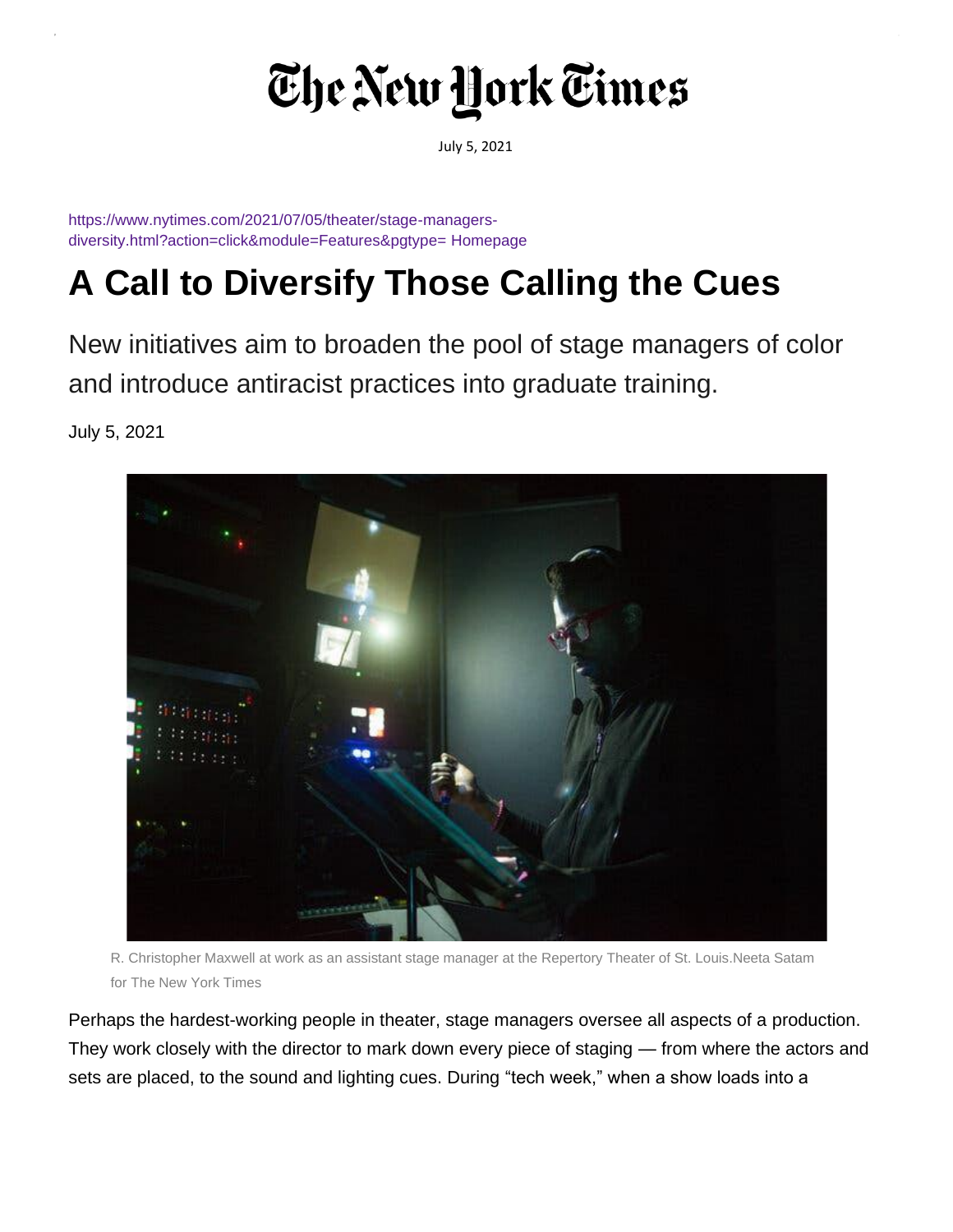theater, they run the rehearsal process to ensure that technical aspects of a production flow smoothly before opening night.

The stage manager is also responsible for communicating with all the various backstage teams, from the lighting and sound experts to the dressers helping actors do quick changes.

"A stage manager is like a conductor," said Lisa Porter, who over a 25-year career has worked on shows at the Public Theater and the La Jolla Playhouse, among others. "We conduct the tempo and the tone of rehearsals throughout the entire process.

"That's why," she added, "I believe fluency around antiracism is so important."

Like many positions in theater, however, stage management has remained stubbornly homogeneous. A study published by Actors' Equity Association (the union for both actors and stage managers) revealed that between 2016 and 2019, 76 percent of stage managers employed on theatrical productions across the country were white. Only 2.63 percent were Black. As with many industries and areas of the arts, the George Floyd protests forced Broadway into a conversation about representation, and Black stage managers and their white allies have been active participants. They are establishing new organizations for racial equity, creating more opportunities for up-and-coming stage managers of color, and even examining aspects of their job that may do more harm than good.

Because stage management is a behind-the-scenes job, many people who grow up doing theater don't know it exists.

Narda E. Alcorn, who is stage managing Shakespeare in the Park's "Merry Wives" this summer, started as an actress. During her sophomore year at Los Angeles County High School of the Arts, she realized she wasn't the best in her class, but discovered another set of skills.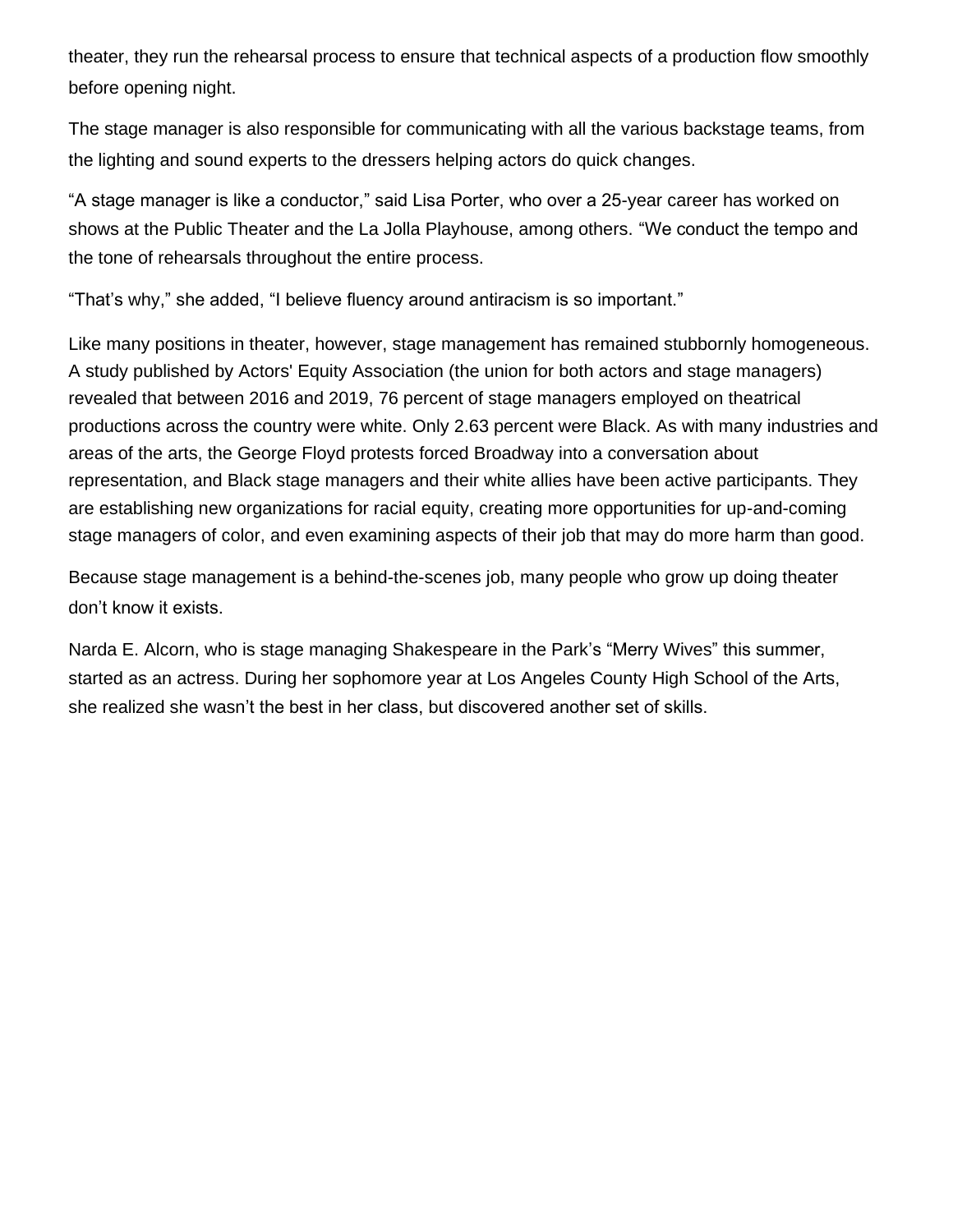

"I was very aware of diversity, representation, and trying to be inclusive, but I was not actively antiracist" until recently, said Narda E. Alcorn, a veteran stage manager.Simbarashe Cha for The New York Times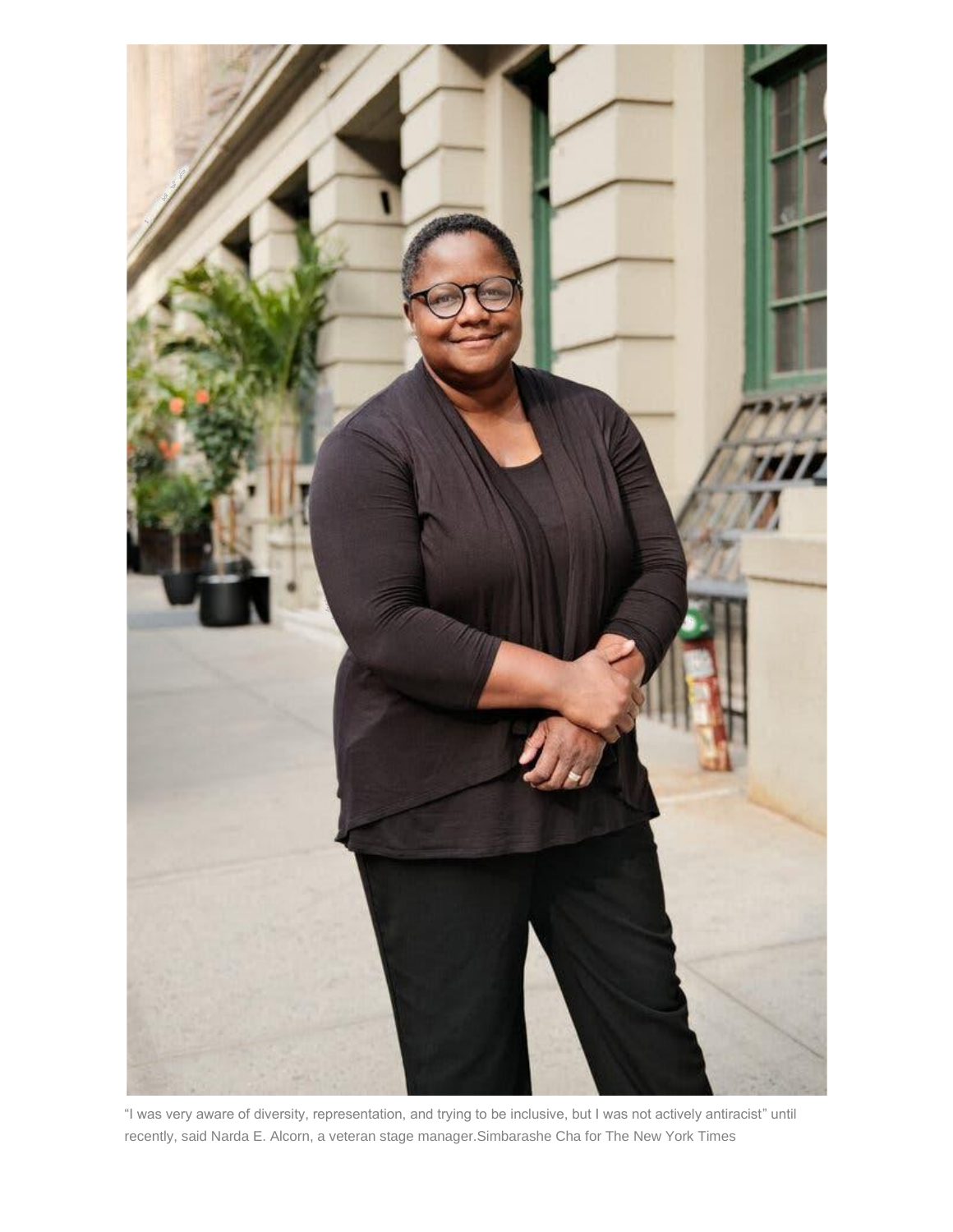"I knew how to anticipate people's needs," she said, "and how communicate to different types of people, like how to speak differently to an actor versus a director or a production person. I didn't realize there was a job for it until my teacher, thank goodness, recognized it in me."

Alcorn, who is Black, received a BFA in production management from DePaul University and an MFA in stage management from Yale Drama School, where she met Porter, who is white.

They've been friends ever since, and are both professors of stage management: Porter at the University of California at San Diego, Alcorn at Yale. They incorporated their respective experiences into their [2019 book,](https://www.theatreartlife.com/management/stage-management-theory-as-a-guide-to-practice/) "Stage Management Theory as a Guide to Practice."

"Race has always been a factor when Lisa has received a job and when I've received a job, conscious or unconsciously," Alcorn said. "However, in our country, whiteness is not named: It is the default, the norm. Peers have often cited my race as the reason I was hired, whereas with Lisa they cite her experience and skill. For years I felt diminished and tokenized." (Porter agreed with her colleague's assertions.)

When Black stage managers do get hired, it can be difficult for them to make their voices heard.

After graduating with an MFA in stage management from the Columbia University School of the Arts, R. Christopher Maxwell was hired to work on the acclaimed Broadway production of ["Oklahoma!"](https://www.nytimes.com/2018/10/07/theater/oklahoma-review.html?action=click&module=RelatedLinks&pgtype=Article) But instead of being put on the stage management team, he was hired as a production assistant, a lower position in the hierarchy.



Maxwell, at center, working on "Mlima's Tale" at Repertory Theater of St. LouisNeeta Satam for The New York Times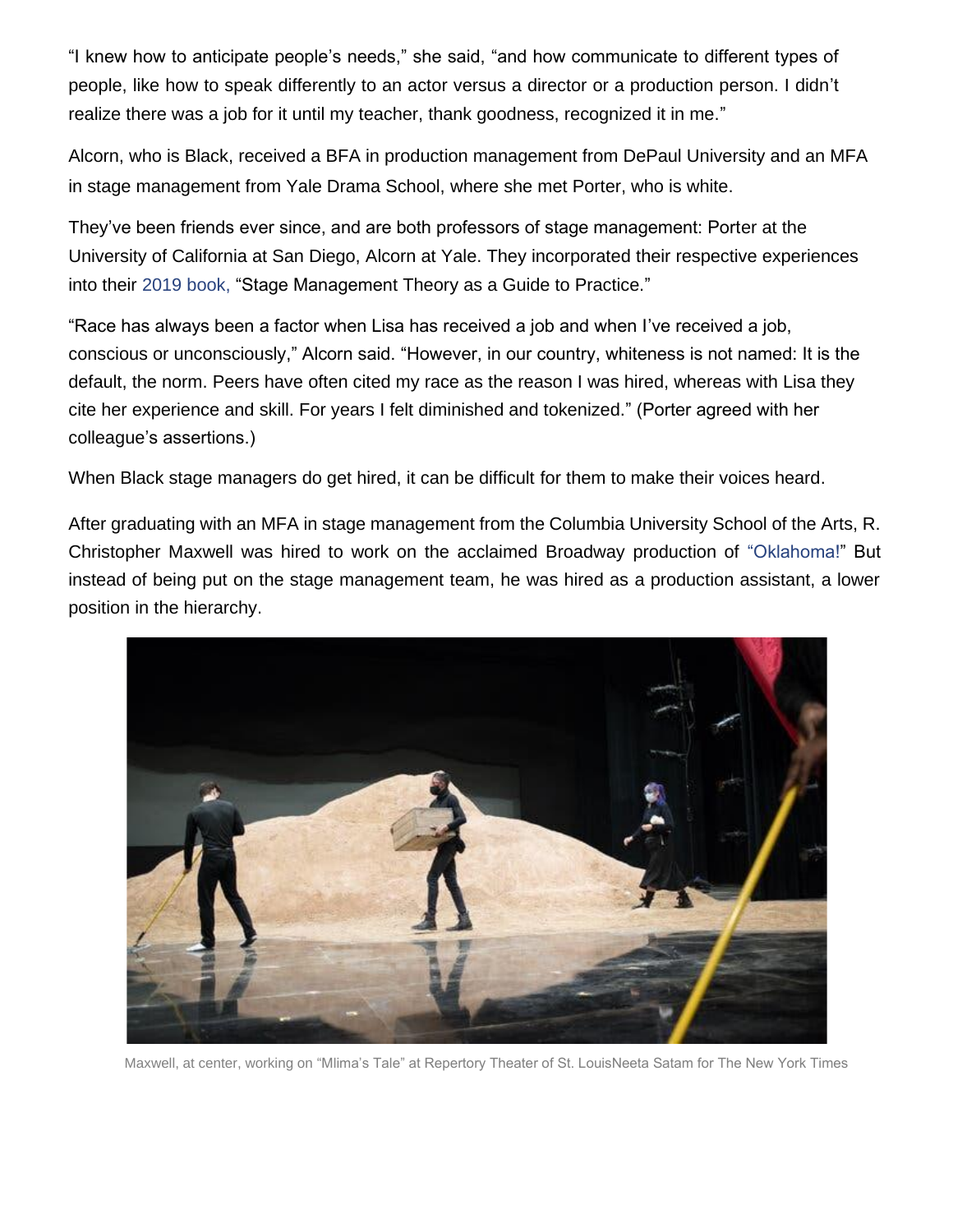

The play script from which Maxwell calls cues.Neeta Satam for The New York Times



Laying down marks on the stage.Neeta Satam for The New York Times

"I didn't have a voice in the room," said Maxwell, who is currently assistant stage manager for Lynn Nottage's play "Mlima's Tale" at the Repertory Theater of St. Louis.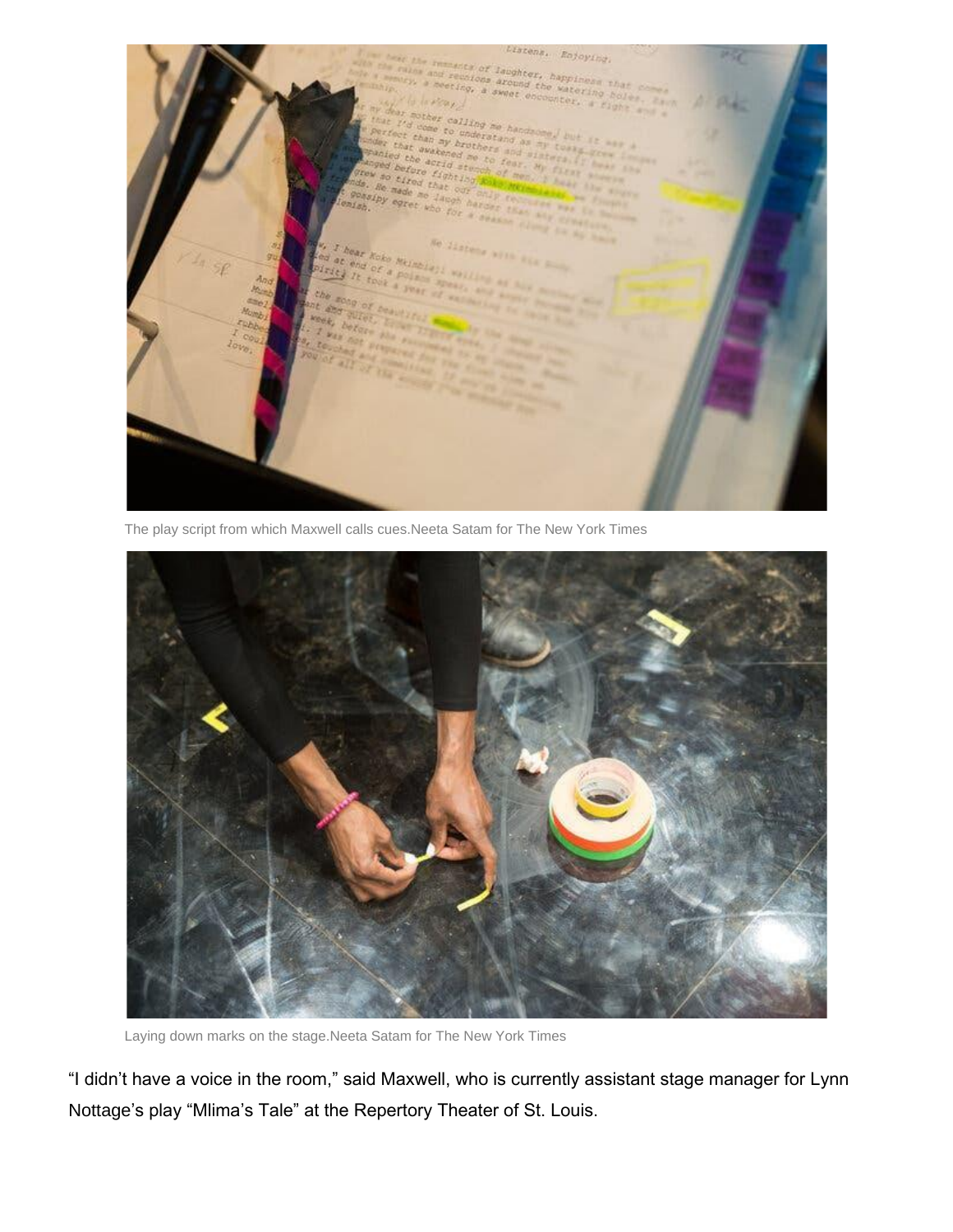Even on shows where he has been a more prominent part of the production, Maxwell said he has struggled to get others to listen to him. On one show, he said he tried to explain to a white production manager that the dancers in the chorus had to wear a certain kind of shoe that matched their skin tone. "They didn't listen and bought the wrong kind of shoes," he said.

Before the murder of George Floyd, Alcorn, Maxwell and other stage managers of color had rarely spoken up about their experiences.



Lisa Dawn Cave, who has been stage managing since the 1990s, helped found Broadway & Beyond.Simbarashe Cha for The New York Times

"After George Floyd, people were able to see the disparity in how people of color are treated," said Lisa Dawn Cave, a Black woman who has been stage managing since the late 1990s. "It's not that people didn't take it seriously, it's that they didn't see it as widely as they thought, or they'd say, 'Yes, it's happening, but we hired one person of color on the team so it's fine.'"

The statistics from the Equity study show the importance of making sure there are Black stage managers in the pipeline. "I only knew four or five of them," Maxwell said. "So it became my personal mission to see who was out there."

As part of that mission, he co-founded the [Black Theater Caucus,](https://www.blacktheatrecaucus.org/) where he is currently vice president of production artists. They have partnered with organizations like Cave's [Broadway & Beyond](https://www.broadwaybeyondaccess.com/) to create initiatives for stage managers of color who have been overlooked.

Maxwell has become a delegate to Equity, where he helped to successfully pass a bill that resolves to track the hiring practices of the union's bargaining partners, increase digital access to auditions,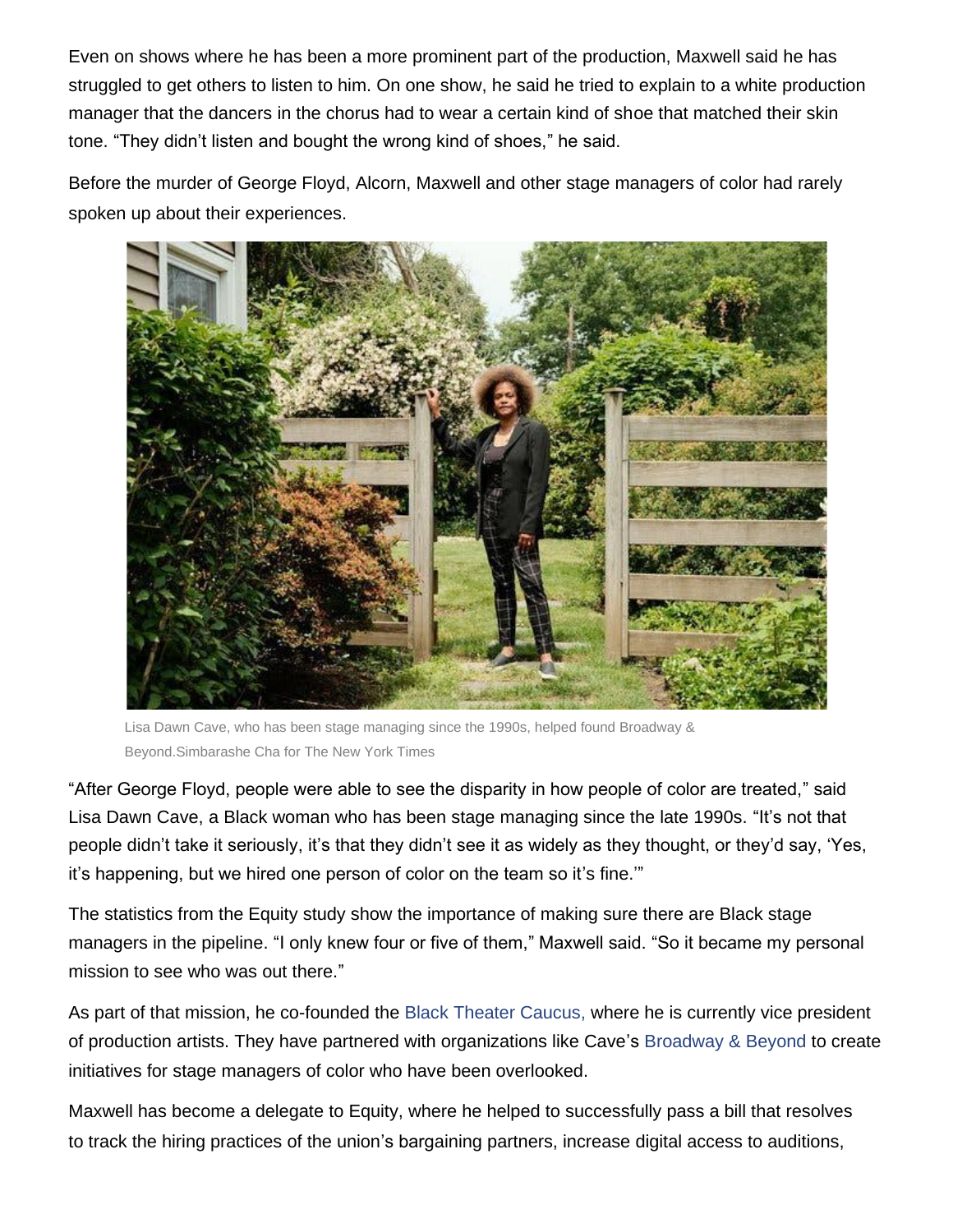and recognize Indigenous people in union communications.

[He has also highlighted Black and Latino workers in an Instagram series called](https://www.instagram.com/theblkstagemanager) Celebrating 101 [Black](https://www.instagram.com/theblkstagemanager)  [Stage Managers. The Stage Managers' Association took notice, offering free membership a](https://www.instagram.com/theblkstagemanager)nd setting up meetings with veteran stage managers for those singled out.

Matthew Stern, who has been stage managing for more than 20 years, runs the Broadway Stage Management Symposium, an annual networking event that created scholarships this year that allowed five stage managers of color to attend the May conference.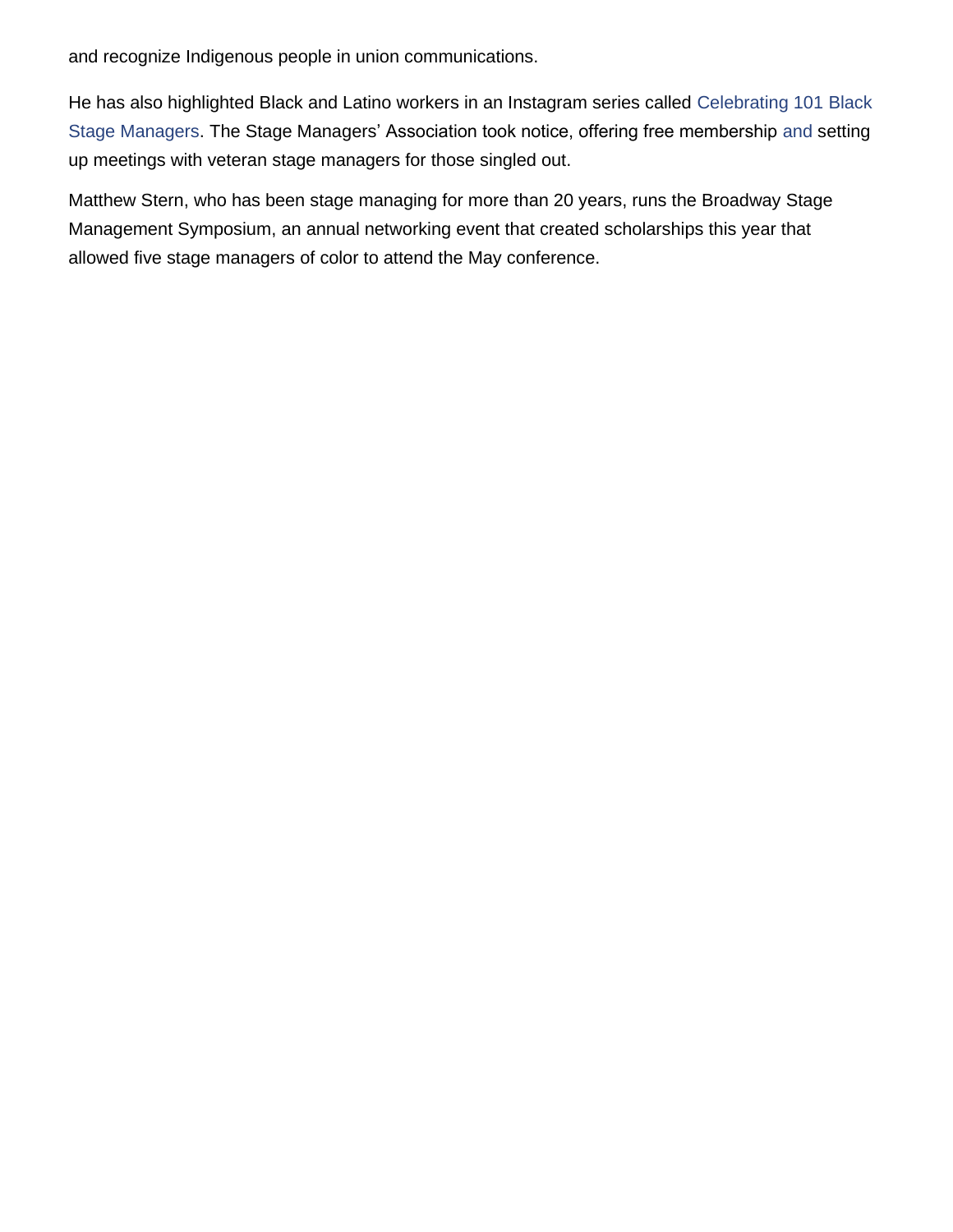

Matthew Stern runs an annual networking event which this year created scholarships to bring in stage managers from underrepresented groups.Simbarashe Cha for The New York Times